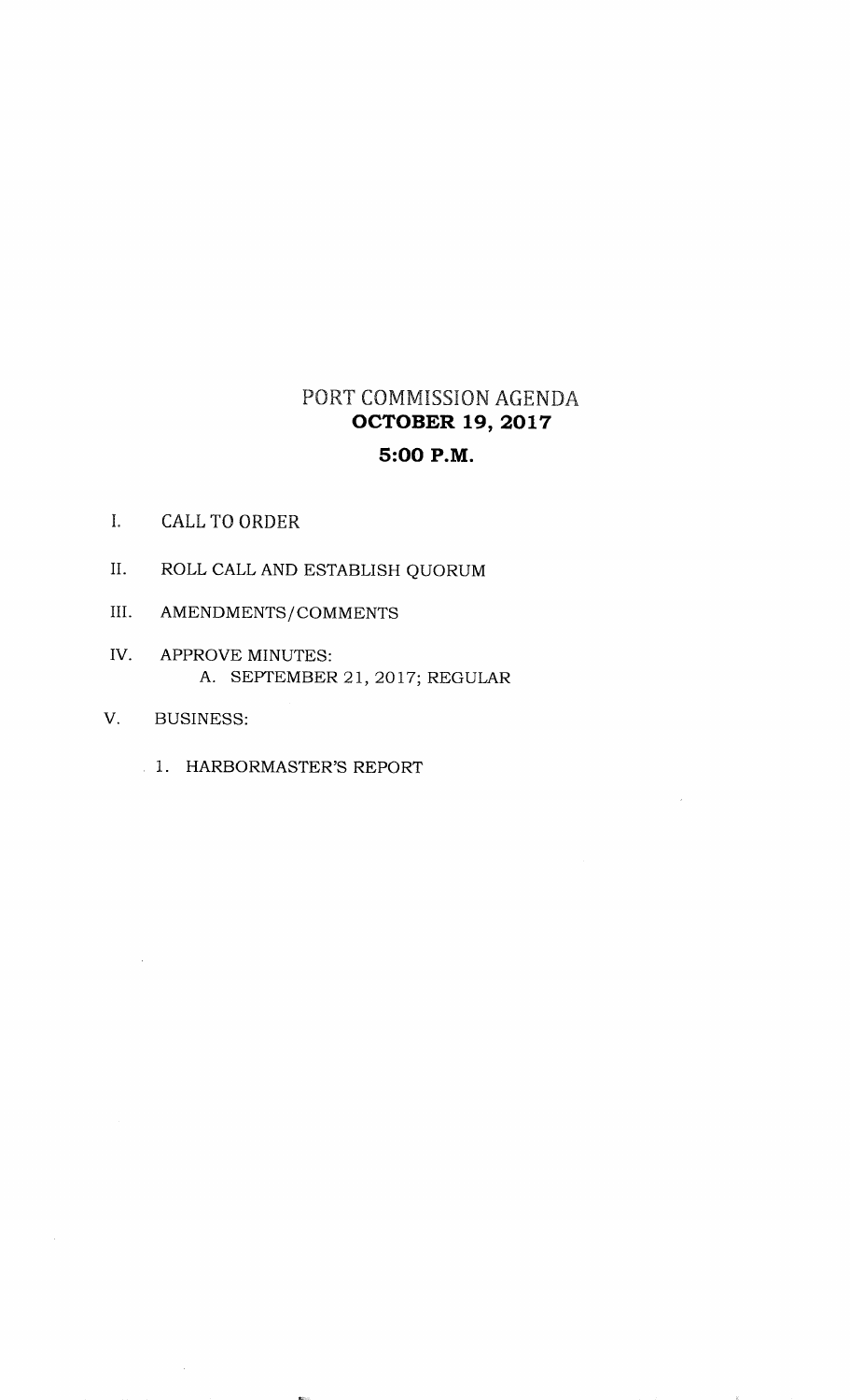$\sim$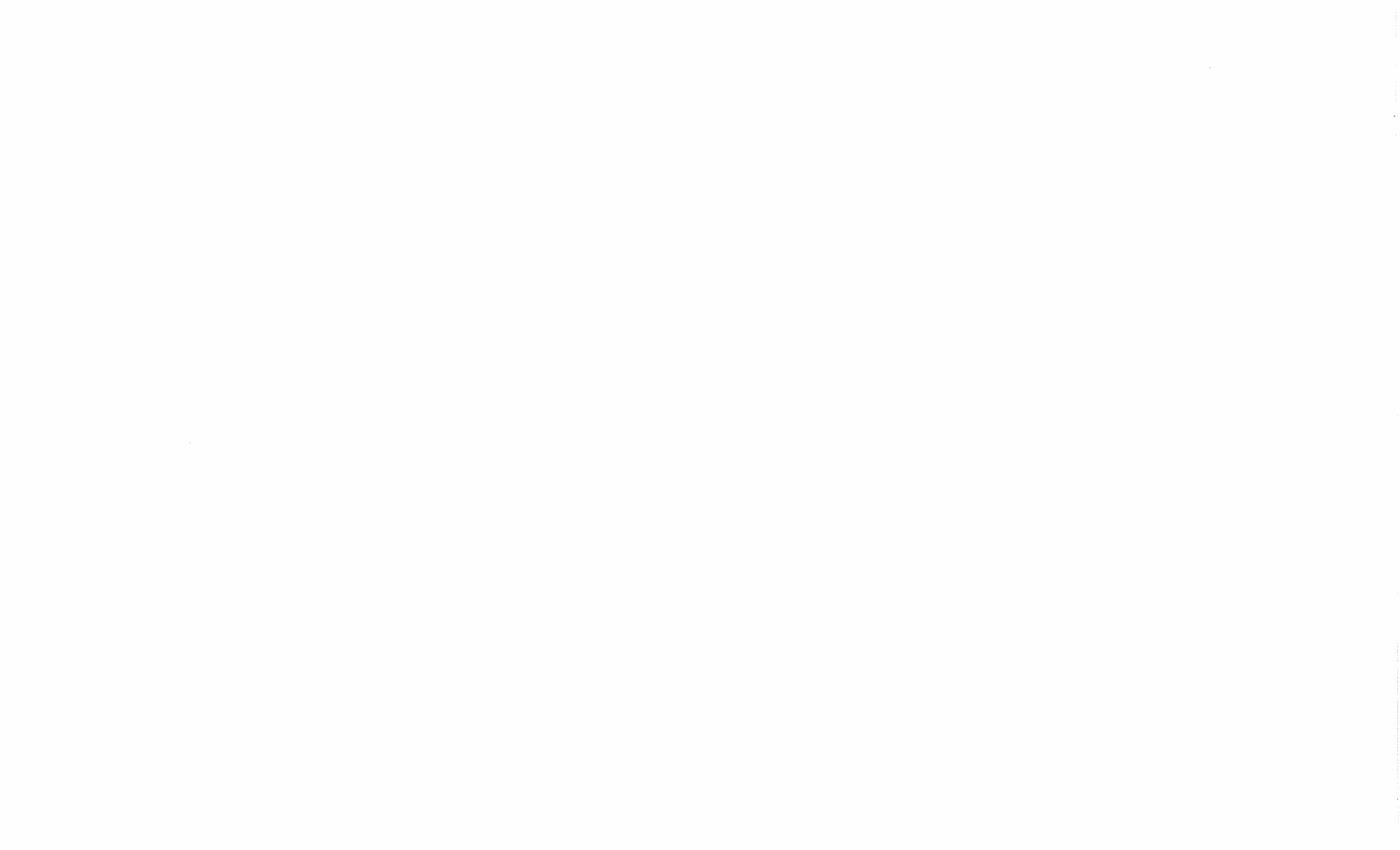Be it remembered that a regular meeting of the Port Commission of theCity of Long Beach, Mississippi, was begun and held at the City Hall MeetingRoom, 201 Jeff Davis Avenue, in said City, on Thursday, October 19, 2OI7, at5:00 o'clock p.m., it being the time, date, and place fixed for holding said meeting.

There were present and in attendance on said Commission and at themeeting the following named persons: President Phil Kies, Vice President SusanNicolais, Secretary Don Deschenes, Commissioners Walt Rode, Barney Hill,Junior Husband, Brandon Boggess, Russell Jones, Harbormaster Bill Angley,and Deputy City Clerk Stacey Dahl.

Absent the meeting was Commissioner Brian Currie.

There being a quorum present and sufficient to transact the business ofthis meeting, the following proceedings were had and done.

\*\*\*\*\*\*\*\*\*\*\*\*\*\*\*\*\*\*\*\*\*

Commissioner Kies called the meeting to order; whereupon there were noamendments or comments to the agenda.

\*\*\*\*\*\*\*\*\*\*\*\*\*\*\*\*\*\*\*\*\*\*\*

Commissioner Husband made motion seconded by Commissioner Hill andunanimously carried to approve minutes of the Port Commission as follows:

> Regular Minutes dated September 21, 2017, as submitted.

\*\*\*\*\*\*\*\*\*\*\*\*\*\*\*\*\*\*\*\*\*\*\*\*\*

The Commission recognized Harbormaster Bill Angley for his report as follows: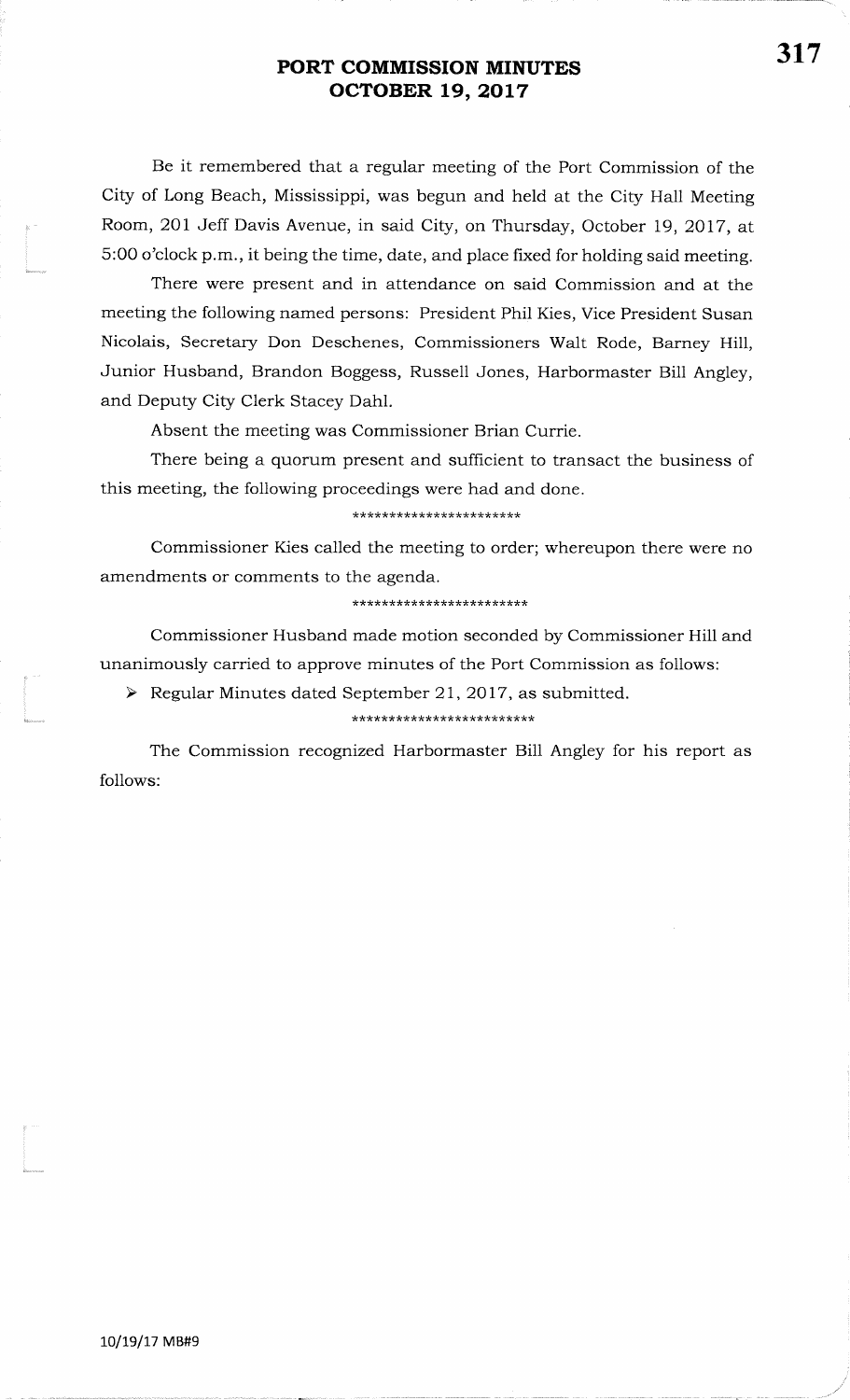#### Harbor Master Report

#### October 19, 2017

- Bait shop Repaired
- Mold growing in the main building awaiting quotes
- . Entrance to Pier 2 repaired
- o David Ball, Griff Skellie and Myself have started a damage estimate list for Hurricane Nate and as of today is at 182,000 with another 48,000 in prep
- . Meet with FEMA MEMA and one of the insurance adjusters today for walk through of damages

LB Harbor - Damage Assessment Report Hurricane Nate (10/7/2017) DAR -

10/9/2017

|                 |                                                                      |                  | <b>ESTIMATED</b> |
|-----------------|----------------------------------------------------------------------|------------------|------------------|
|                 |                                                                      |                  | <b>ACTUAL</b>    |
| <b>LOCATION</b> | <b>ITEM</b>                                                          | <b>ITEM COST</b> | COST             |
|                 |                                                                      | \$               | S                |
|                 | Channel Markers - Replace dolphin pile clusters at markers 1 & 2     | 9.000.00         | 9,900.00         |
|                 |                                                                      | \$               | S                |
|                 | Channel Markers - replace ~10 Day marker boards                      | 5,000.00         | 5,500.00         |
|                 |                                                                      |                  |                  |
|                 | Channel Markers - replace ~4 lights                                  | 14,000.00        | 15.400.00        |
|                 |                                                                      |                  |                  |
|                 |                                                                      | \$               | \$               |
|                 |                                                                      | 500.00           | 550.00           |
|                 | Stringer Pier - secure water line to pier                            | S                | \$               |
|                 | Stringer Pier - replace ~50' handrail                                | 5.000.00         | 5,500.00         |
|                 |                                                                      | S                | £                |
|                 | Stringer Pier - replace ~50' stringer under handrail                 | 650.00           | 715.00           |
|                 |                                                                      |                  | S                |
| Location 1      | Stringer Pier - replace $\sim$ 1/2 roofing (south side)              | 15,000.00        | 16,500.00        |
|                 |                                                                      | S                | \$.              |
|                 | Stringer Pier - ~1 SY of concrete patch at entrance                  | 100.00           | 110.00           |
|                 |                                                                      |                  |                  |
|                 |                                                                      | S.               | S                |
|                 | Rip-rap - replace ~370 tons rip-rap                                  | 12,950.00        | 14,245.00        |
|                 |                                                                      | \$               | S                |
|                 | Rip-rap - ~1 SY of concrete patch on new holes                       | 100.00           | 110.00           |
|                 |                                                                      |                  |                  |
|                 |                                                                      |                  | s.               |
|                 |                                                                      | £.<br>500.00     | 550.00           |
|                 | Quay – chain link fence leaned over at $\sim$ 7 locations            | \$               | S                |
|                 | Quay - reattach electrical/lighting conduit to N. side of sheet-pile | 500.00           | 550.00           |
|                 | cap                                                                  |                  |                  |
|                 |                                                                      |                  |                  |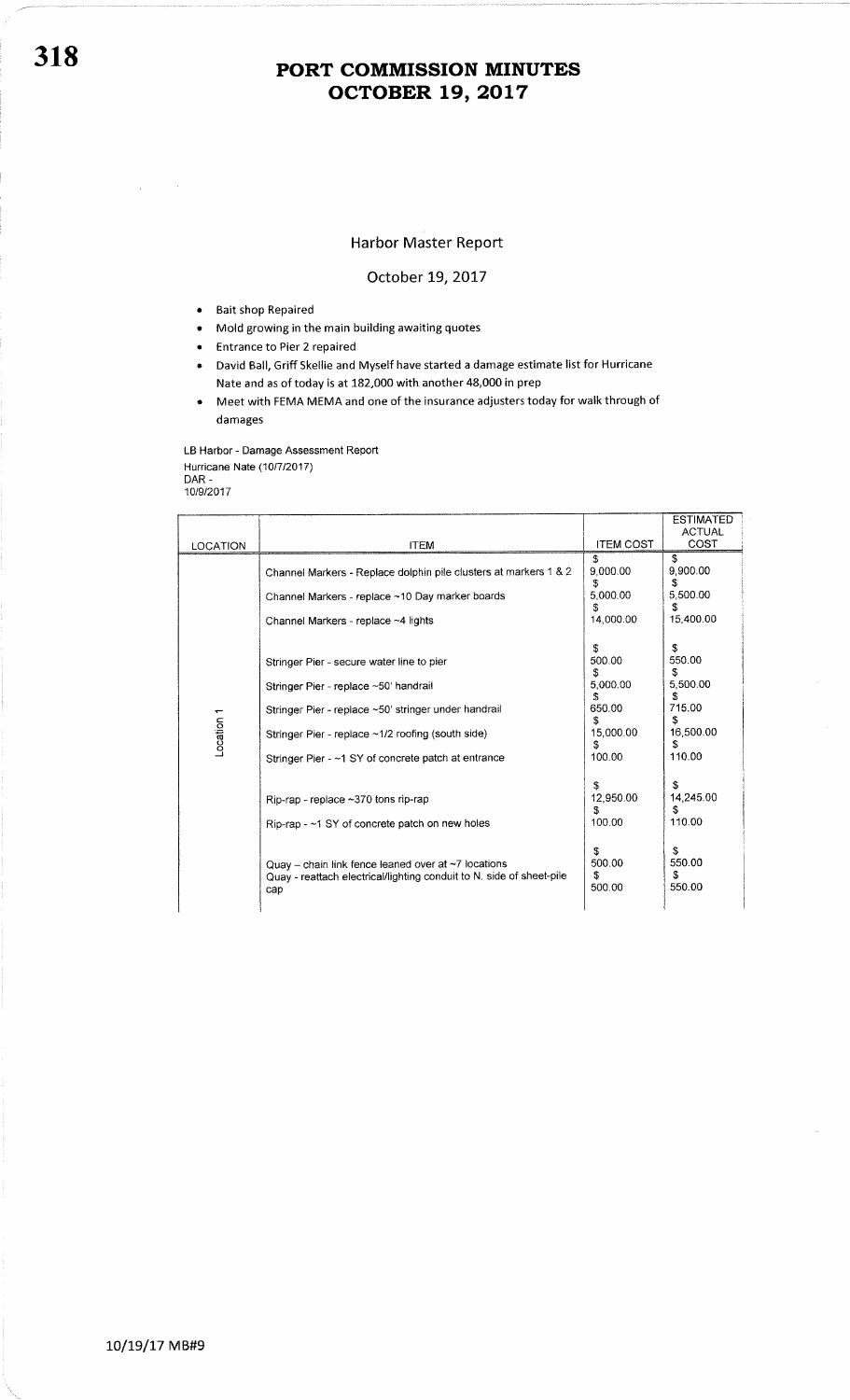| Pier 4 - reconnect finger pier at slip 1/2             | \$<br>1,500.00 | 1,650.00       |
|--------------------------------------------------------|----------------|----------------|
| Pier 4 - reconnect water line to sheet pile            | 500.00         | \$<br>550.00   |
|                                                        |                | \$             |
| Pier 3 - replace finger pier at slip 7                 | 2,500.00       | 2,750.00<br>\$ |
| Pier 3 - replace ~25 deck boards on ~5 finger piers    | 625.00<br>S    | 687.50         |
| Pier 3 - replace gate                                  | 1,000.00       | 1,100.00       |
| Pier 3 - replace 1 electrical pedestal base            | S<br>500.00    | S<br>550.00    |
|                                                        | \$             | \$             |
| Pier 2 - reattach railing at entrance deck (S. side)   | 250.00<br>S    | 275.00         |
| Pier 2 - replace ~7 deck boards                        | 525.00         | 577.50<br>\$   |
| Pier 2 - replace 2 electrical pedestal base            | 1,000.00       | 1,100.00<br>\$ |
| Pier 2 - replace ~25 deck boards at west T-pier        | 1,875.00       | 2,062.50       |
| X-Pier - replace lower whaler at slip 55               | \$<br>240.00   | \$<br>264.00   |
|                                                        | S              | S              |
| X-Pier - reconnect finger pier at slip 51/52           | 1,500.00       | 1,650.00       |
| Pier 1 - replace railing at entrance deck (N, side)    | \$<br>1,000.00 | \$<br>1,100.00 |
| Pier 1 - reattach railing at entrance deck (NW. side)  | S<br>250.00    | \$<br>275.00   |
| Pier 1 - replace "finger pier" at slip 49A             | 35<br>3,000.00 | S<br>3,300.00  |
| Pier 1 - replace ~10 deck boards on ~4 finger piers    |                | S              |
|                                                        | 250.00         | 275.00<br>S    |
| Pier 1 - replace ~2 deck boards                        | 150.00<br>\$   | 165.00<br>F    |
| Pier 1 - restrap light at slip 2 & 19                  | 100.00<br>S    | 110.00<br>S    |
| Pier 1 - repair light at slip 2 & 57                   | 500.00         | 550.00         |
|                                                        |                | \$             |
| Harbormaster - replace elevator switches & controls    | 1,800.00       | 1,980.00       |
| Harbormaster - minor building repairs (replace siding) | 1,000.00       | 1,100.00       |
| Fuel Pier - replace fuel sign                          | 100.00         | £.<br>110.00   |
| Fuel Pier - repair fence                               | ж<br>250.00    | S<br>275.00    |
| Fuel Pier - replace Harbor mailbox                     | 50.00          | 5              |
|                                                        |                | 55.00          |

Location 2

 $\ddot{\phantom{a}}$ 

Location 3

 $319$ 

tt\_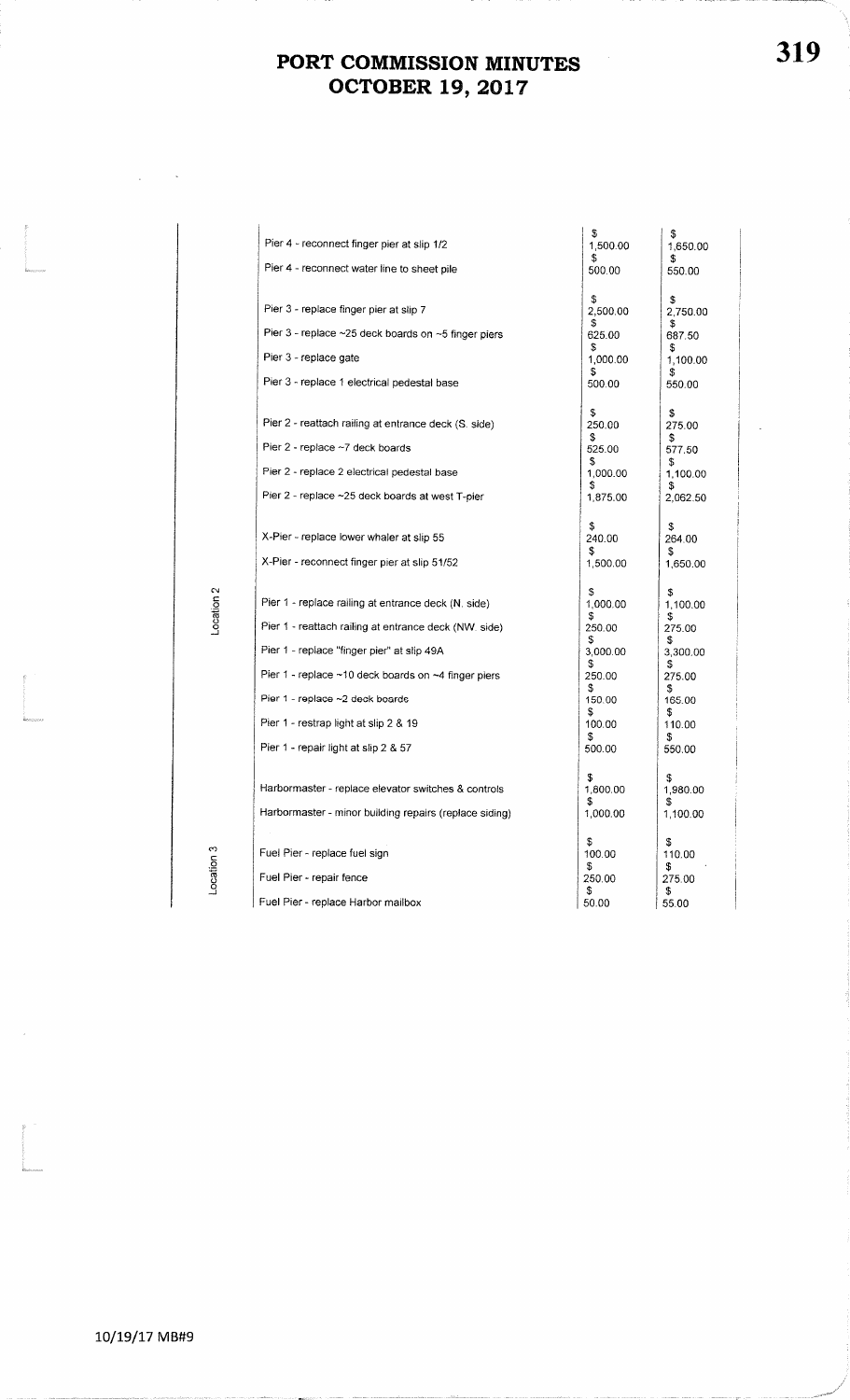# 320 **PORT COMMISSION MINUTES** ocToBER 19, 2OL7

|             |                                                                                                    | \$                     | \$                           |
|-------------|----------------------------------------------------------------------------------------------------|------------------------|------------------------------|
|             | Fuel System - assess fuel system                                                                   | 500.00                 | 500.00<br>\$                 |
|             | Fuel System - removal of stormwater from system                                                    | 803.24                 | 803.24                       |
|             | Fuel System - miscellaneous repairs per assesment                                                  | S<br>5,000.00          | \$<br>5,500.00               |
|             | Pier 5 - replace $\sim$ 20 deck boards on $\sim$ 6 finger piers<br>Pier 5 - replace ~3 deck boards | \$<br>500.00<br>225.00 | \$<br>550.00<br>\$<br>247.50 |
|             | Boat Parking area - clean drainage system                                                          | 5.237.75               | 5,761.53                     |
|             | General - replace sand dune fencing along E. side of Cleveland<br>Ave.                             | 2,000.00               | \$<br>2,200.00               |
|             | General - replace 3 sand dune fences near Steve's Marina                                           | 6,000.00               | S<br>6,600.00                |
|             | W. Jetty Pier - replace railing on S. side                                                         | S<br>5,000.00          | S<br>5,500.00                |
|             | W. Jetty Pier - replace $\sim$ 3 stringers at entrance ramp                                        | 390.00                 | 429.00<br>\$                 |
|             | W. Jetty Pier - replace ~7 deck boards                                                             | 525.00                 | 577.50                       |
|             | W. Jetty Pier - replace 2 cut tables                                                               | 250.00                 | 275.00<br>S                  |
| Location 4  | W. Jetty Pier - replace ~1/2 roofing (S. side)                                                     | 15,000.00              | 16,500.00                    |
|             | W. Jetty Pier - replace 1 light                                                                    | 750.00                 | S<br>825.00                  |
|             | W. Jetty Pier - replace water line at pier                                                         | 500.00                 | 550.00                       |
|             | W. Jetty Pier - reinstall bench                                                                    | 500.00                 | æ<br>550.00                  |
|             | W. Jetty breakwater pavilion - replace picnic table                                                | 1,636.65               | 1,800.32                     |
|             | W. Jetty breakwater - replace $\sim$ 132 tons rip-rap                                              | 4,620.00               | 5,082.00                     |
| Harbor-wide | Water System - replace 5 fire hydrants                                                             | 10,000.00              | 11,000.00                    |
|             |                                                                                                    |                        |                              |

TOTAL CONSTRUCTION COST

\$ 157,352.58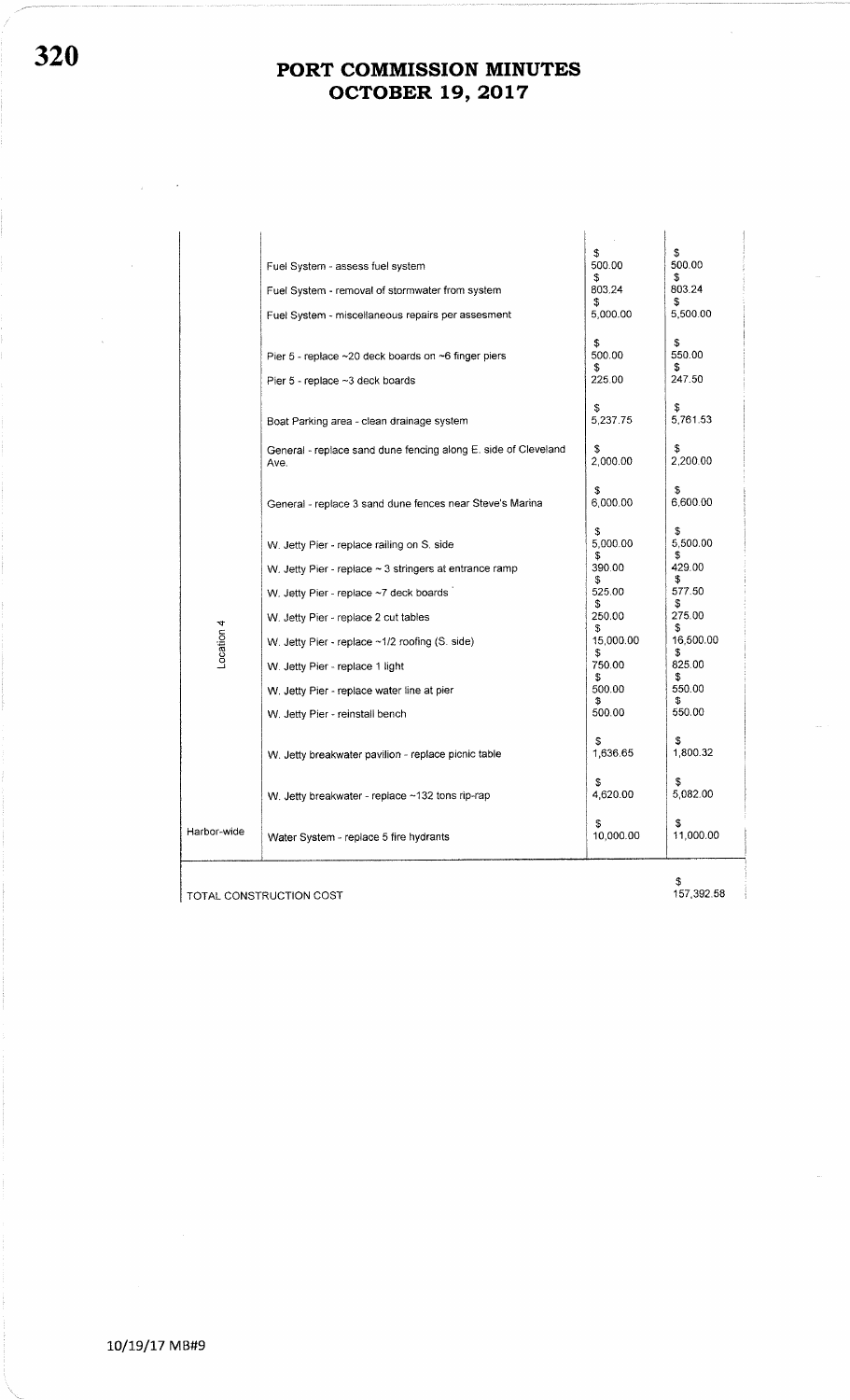| ENGINEERING & ADMINISTRATION                                                           | S<br>23,608.89<br>\$ |
|----------------------------------------------------------------------------------------|----------------------|
| TOTAL PROJECT COST                                                                     | 181,001.47           |
|                                                                                        |                      |
| Jim Simpson is drafting new berthing agreement to include protocol for storms and<br>۰ |                      |
| evacuations along with an Ordinance                                                    |                      |
| Pier 2 Slip 7 wire has been replaced<br>۰                                              |                      |
| Working with lawyer to proceed further with removal of derelict vessels.               |                      |

- Live Aboard (Welch, Smith, Lundin, Dawson, James)
- July 146 of 218
- $\blacksquare$  August 152 of 218
- **September 148 of 218**
- October 148 of 218

a

t-

t<br>executiva

i\_

\*\*

\*\*

Based on the aforesaid report, the following action was taken:

- > Commissioner Nicolais made motion seconded by Commissioner Husband to request the Board of Aldermen direct City Attorney James C Simpson, Jr, to draft an ordinance regarding slip lessees that do not remove theirvessels during a mandatory evacuation. The motion passed upon a voicevote of a majority of the commissioner's present voting aye, and Commissioner Boggess voting naY.
- > Commissioner Kies made motion seconded by Commissioner Nicolais and unanimously carried requesting the Board of Aldermen commend and